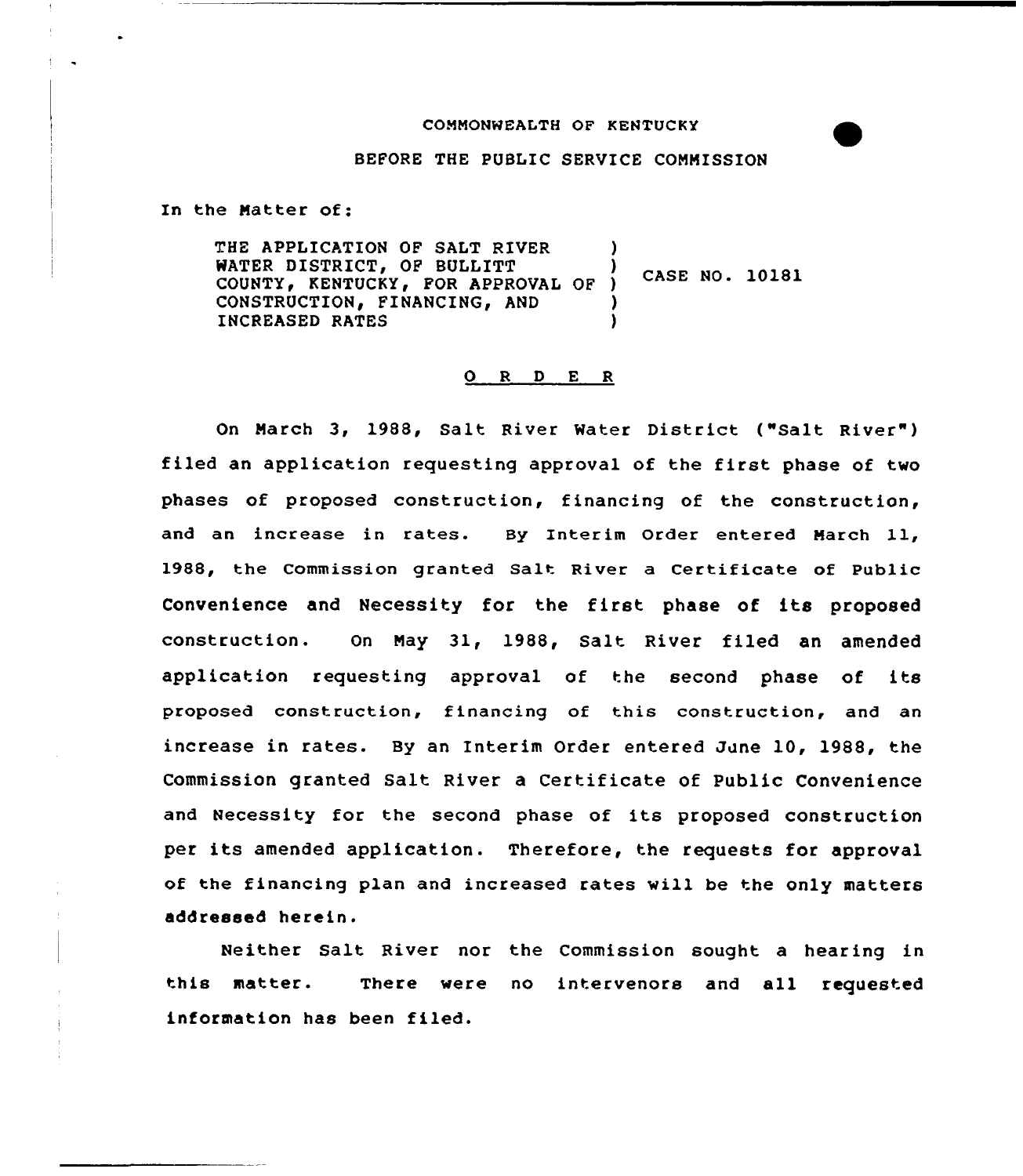On hpril 12, 1988, the Commission Staff ("Staff" ) conducted <sup>a</sup> field review of Salt River's test period financial records and issued a report containing its recommendations on June 22, 1988. On June 28, 1988, Salt River filed <sup>a</sup> letter stating its acceptance of the Staff Report's findings and recommendations. After careful review and investigation of Staff's recommendations, the Commission is of the opinion that, after Staff's proposals are implemented, Salt River will have adequate cash flow to meet its operating expenses and service its existing and proposed debt. Therefore, the Commission affirms Staff's recommended increase of \$113,697, the amount requested by salt River which represents an increase of 57.6 percent over test-year normalized revenues.

#### RATE DESIGN

In its report Staff recommended that the rate per 1,000 gallons should be the same for both residential and commercial users.

The Commission is of the opinion that the rate design recommended by Staff is fair to all users and should be approved. The Commission also advises salt River to closely monitor the revenue received from its seasonal users and, should the rates granted not meet revenue projections, to take appropriate steps to modify the situation.

#### FINDINGS AND ORDERS

The Commission, after consideration of the evidence of record, and being advised, is of the opinion and finds that:

1. The financing plan proposed by Salt River is for lawful ob)ects within its corporate purposes, is necessary and

 $-2-$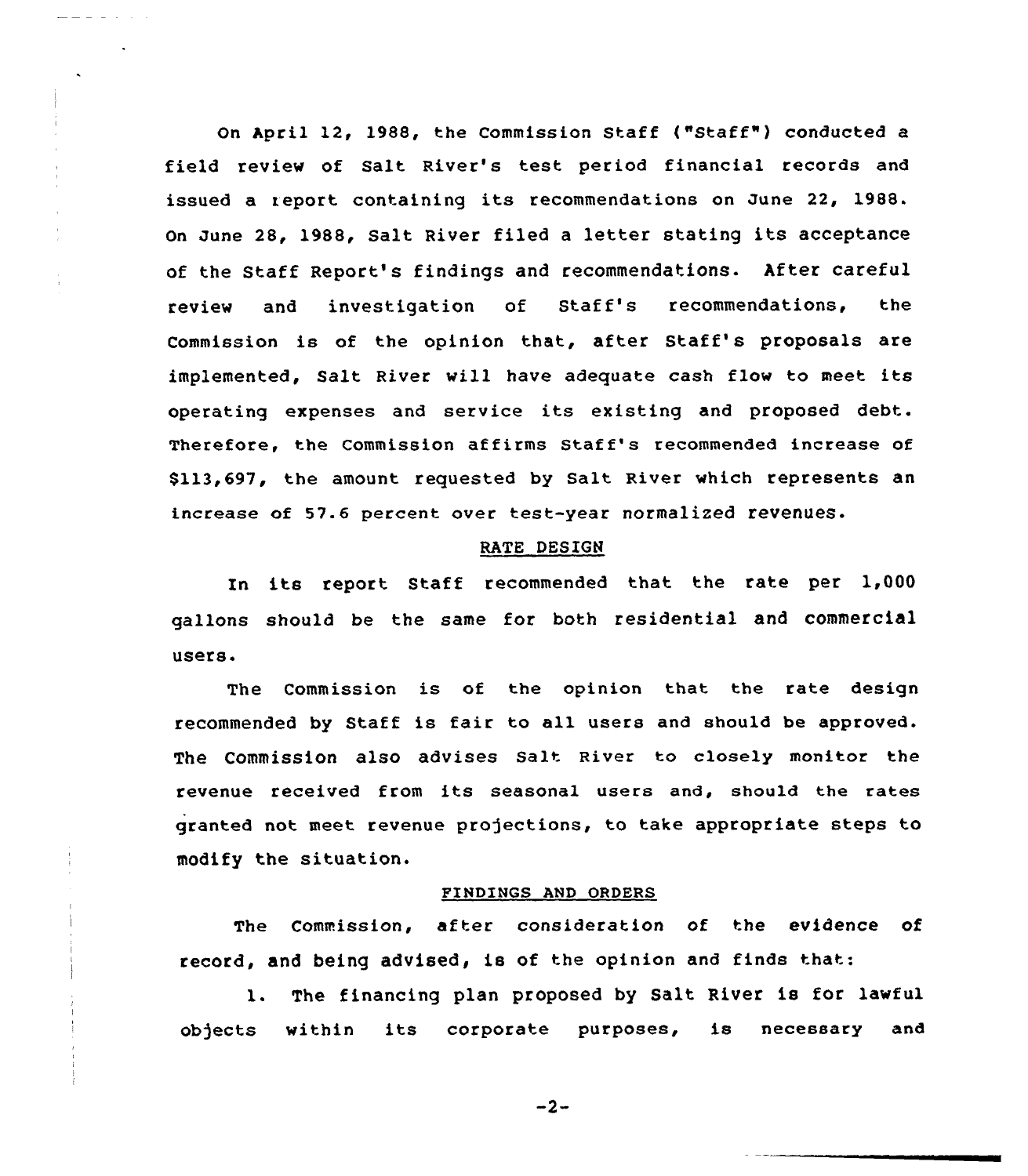appropriate for and consistent with the proper performance of its service to the public, and will not impair its ability to perform these services. The financing plan is reasonably necessary and appropriate for such purposes and should, therefore, be approved.

2. The rates proposed by Salt River and presented in Appendix <sup>A</sup> will produce gross annual revenue from water sales of \$ 311,008. These revenues will be sufficient for Salt River to meet the operating expenses found reasonable for rate-making purposes, service its debt, and provide <sup>a</sup> cash surplus.

3. within 30 days of the date of this order, salt River should file with this Commission its revised tariff setting out the rates approved herein.

IT IS THEREFORE ORDERED that:

والمرادي المسوء موادي والمواري ويعيرون

1. Salt River's financing plan consisting of a \$1,030,800 loan from the Kentucky Pollution Abatement and Mater Resources Finance Authority, a \$742,500 Community Development Block Grant, a \$ 250,000 grant from the Kentucky Department of Transportation, a \$326,000 contribution from the Kentucky Turnpike Water District, \$ 301,500 from private user contributions, and \$49,500 from applicants for service in the proposed project area is hereby approved.

2. The rates proposed by Salt River and presented in Appendix <sup>A</sup> are approved for services rendered by Salt River on and after the date of this Order.

3. Within 30 days of the date of this Order, Salt River shall file with the commission its revised tariff setting out the rates approved herein.

 $-3-$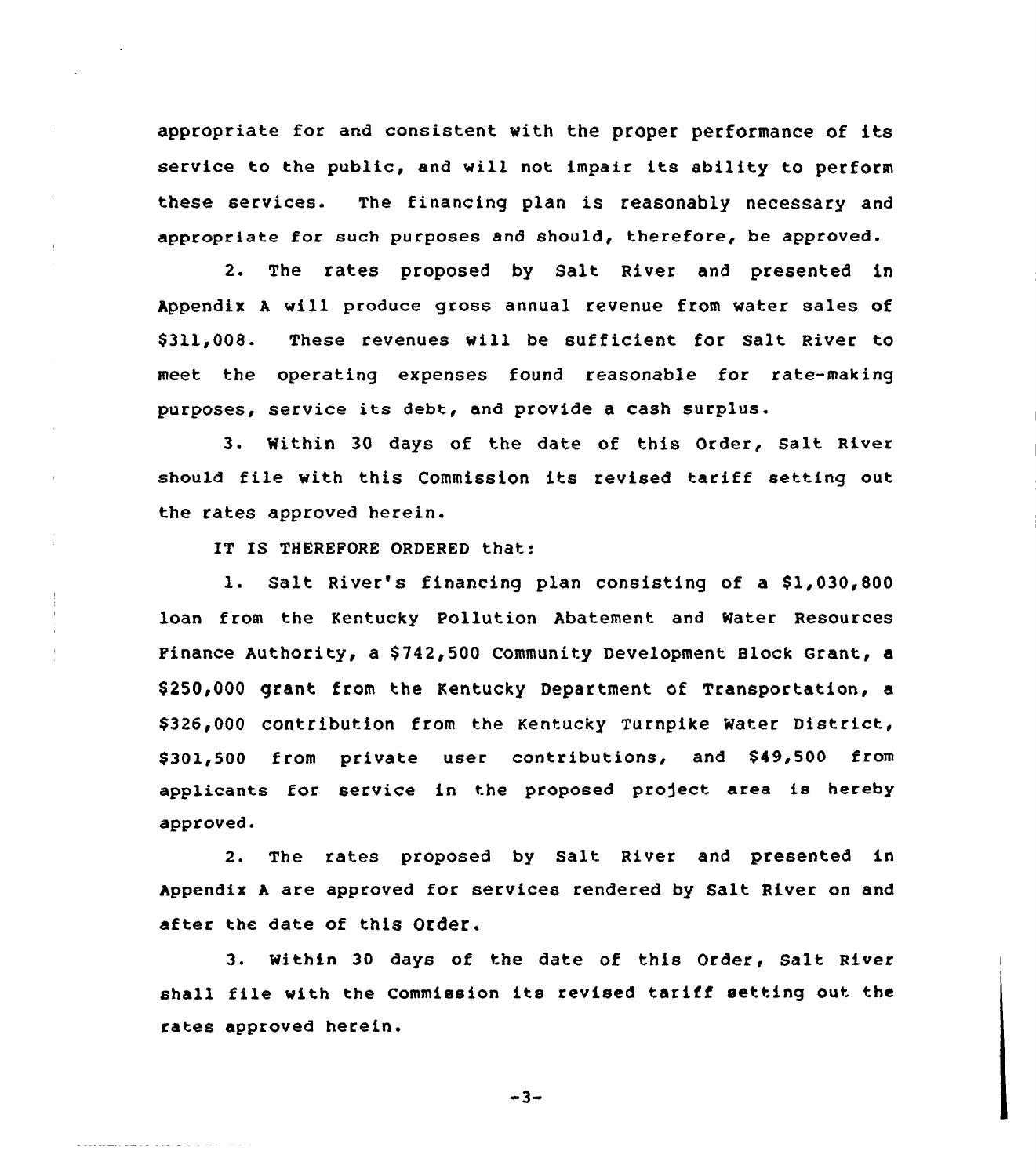Nothing contained herein shall be deemed a warranty of the Commonwealth of Kentucky, or any agency thereof, of the financing herein authorized.

Done at Frankfort, Kentucky, this 21st day of July, 1988.

PUBLIC SERVICE COMMISSION

Charles D. Loleman /

'Qd

Chairnan<br>Chairnan<br>3510her Williams

ATTEST:

Executive Director